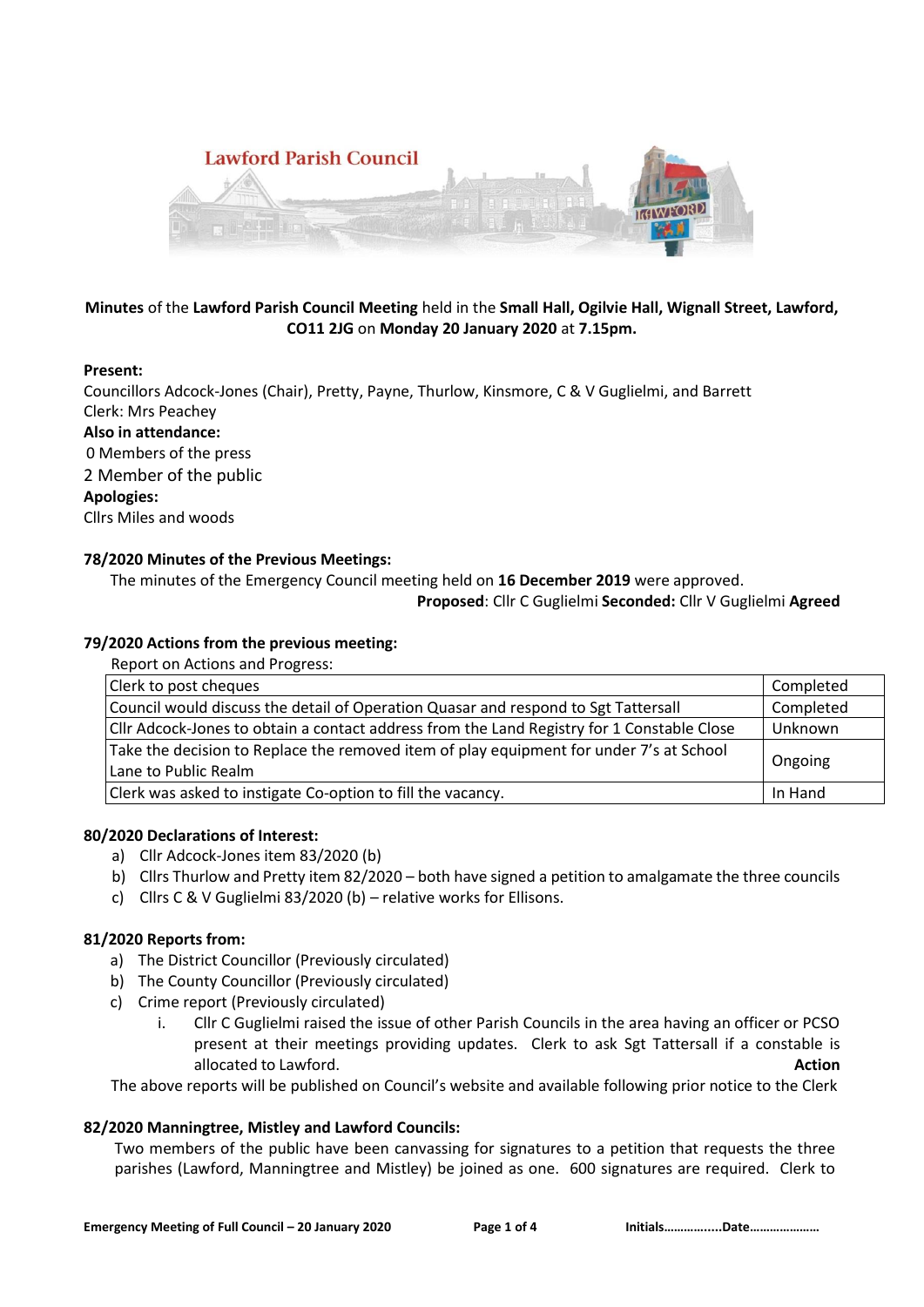formally write to Tendring requesting a Governance Review be carried out regarding the joining of the three parishes. **Proposed**: Cllr C Guglielmi **Seconded:** Cllr V Guglielmi **Agreed**

المستخدم المستخدم المستخدم المستخدم المستخدم المستخدم المستخدم المستخدم المستخدم المستخدم المستخدم المستخدم ال

# **83/2020 Administration:** *(Meeting held 6 January 2020)*

- a) Minutes of the meeting held on **4 November 2019** were agreed.
- **Proposed**: Cllr Kinsmore **Seconded:** Cllr C Guglielmi **Agreed** b) Council discussed appointing a Barrister and Solicitor to instruct said Barrister (ref Grant Funding Churchyard maintenance) Following discussion it was agreed Sarah King be appointed (Barrister) and Thompson Smith and Puxon be appointed as Solicitor to instruct said Barrister. Cllr Adcock-Jones will draft instructions for Council and provide them to Thompson Smith & Puxon. For information; Fees quoted – Thompson Smith & Puxon £500.00 + VAT. Sarah King (Barrister) gave a 'ballpark' fee of £1,200 - £2,000+VAT. This is a 'without sight' fee quote and is subject to revision on

receipt of papers. **Proposed:** Cllr Kinsmore **Seconded:** Cllr Pretty **Agreed**

 **Note:** Cllrs C & V Guglielmi and Adcock-Jones abstained *Action* 

- c) Cllr Adcock-Jones updated council on his meeting with Sgt Tattersall regarding Operation Quasar
- d) To support NALC in its response to *the Home Office consultation on strengthening police powers to tackle unauthorised encampments*. Response required to the NALC by 17 February 2020. Council supported this consultation. **Proposed**: Cllr Thurlow **Seconded:** Cllr Payne **Approved**

*Action* 

- e) Dates suggested for Defibrillator Training with the First Responders Monday 10 February or Monday 9 March 2020 (Preferred Date). Clerk to check hall availability. **Action Action**
- *f)* Request received to support the **'Local Electricity Bill'** e*nabling electricity generators to become local suppliers and set local costs of electricity; to give certain duties to the Office of Gas and Electricity Markets; and for connected purposes.* Council did not agree to support the bill as it was felt there were sufficient suppliers of electricity. **Proposed:** Cllr Thurlow **Seconded:** Cllr C Guglielmi **Agreed** *Action*
- *g)* Following discussion, it was clear the provision of Tablets for councillors was not welcomed by many councillors. This will not be pursued.
- *h)* **For Information;** Council can now co-opt it was suggested this be placed in the Harwich & Manningtree Gazette, Council's Facebook page and In Touch **Action**
- i) Councils expenditure:
	- i. A list of expenditure approved by Council.

| Lawford Parish Council Expenditure January 2020 |                                             |               |            |          |                   |  |  |
|-------------------------------------------------|---------------------------------------------|---------------|------------|----------|-------------------|--|--|
| <b>Direct Debits</b>                            |                                             | <b>Amount</b> | <b>VAT</b> | £        |                   |  |  |
| E-on Energy                                     | <b>Street Lights</b>                        | 396.78        | 79.36      | 476.14   | n/a               |  |  |
| E-on Energy                                     | <b>Tennis Courts</b>                        | 8.93          | 0.45       | 9.38     | n/a               |  |  |
| <b>BT</b>                                       | <b>Office Communications</b>                | 52.38         | 10.47      | 62.85    | n/a               |  |  |
| Ogilvie Hall                                    | Monthly Rent for the Parish Office          | 500.00        |            | 500.00   | n/a               |  |  |
| Items of Expenditure to be approved and         |                                             |               |            |          |                   |  |  |
| cheques signed by Councillors                   |                                             |               |            | £        | <b>Chq Number</b> |  |  |
| <b>Monthly Salaries</b>                         | Staff payments                              | 1,074.93      |            | 1,074.93 | 104614            |  |  |
| <b>Inland Revenue</b>                           | Paid Quarterly-June/Sept/December<br>/March |               |            |          |                   |  |  |
| Dave Childs                                     |                                             | 440.00        |            | 440.00   | 104615            |  |  |
| Ogilvie Hall                                    | <b>Meeting Room Rental</b>                  | 47.50         |            | 47.50    | 104616            |  |  |
| A&J Lighting                                    | Victoria Crescent                           | 135.35        | 27.07      | 162.42   | 104617            |  |  |
|                                                 | Printer leasing (error last month           |               |            |          |                   |  |  |
| <b>BNP Paribas</b>                              | cheque raised for £76.20 not<br>£79.20)     | 3.00          |            |          | 104618            |  |  |
| <b>Essex Police</b>                             | <b>Operation Quasar</b>                     | 750.00        | 150.00     | 900.00   | 104619            |  |  |
|                                                 | <b>Monthly Spend</b>                        | 3,408.87      | 267.35     | 3,673.22 |                   |  |  |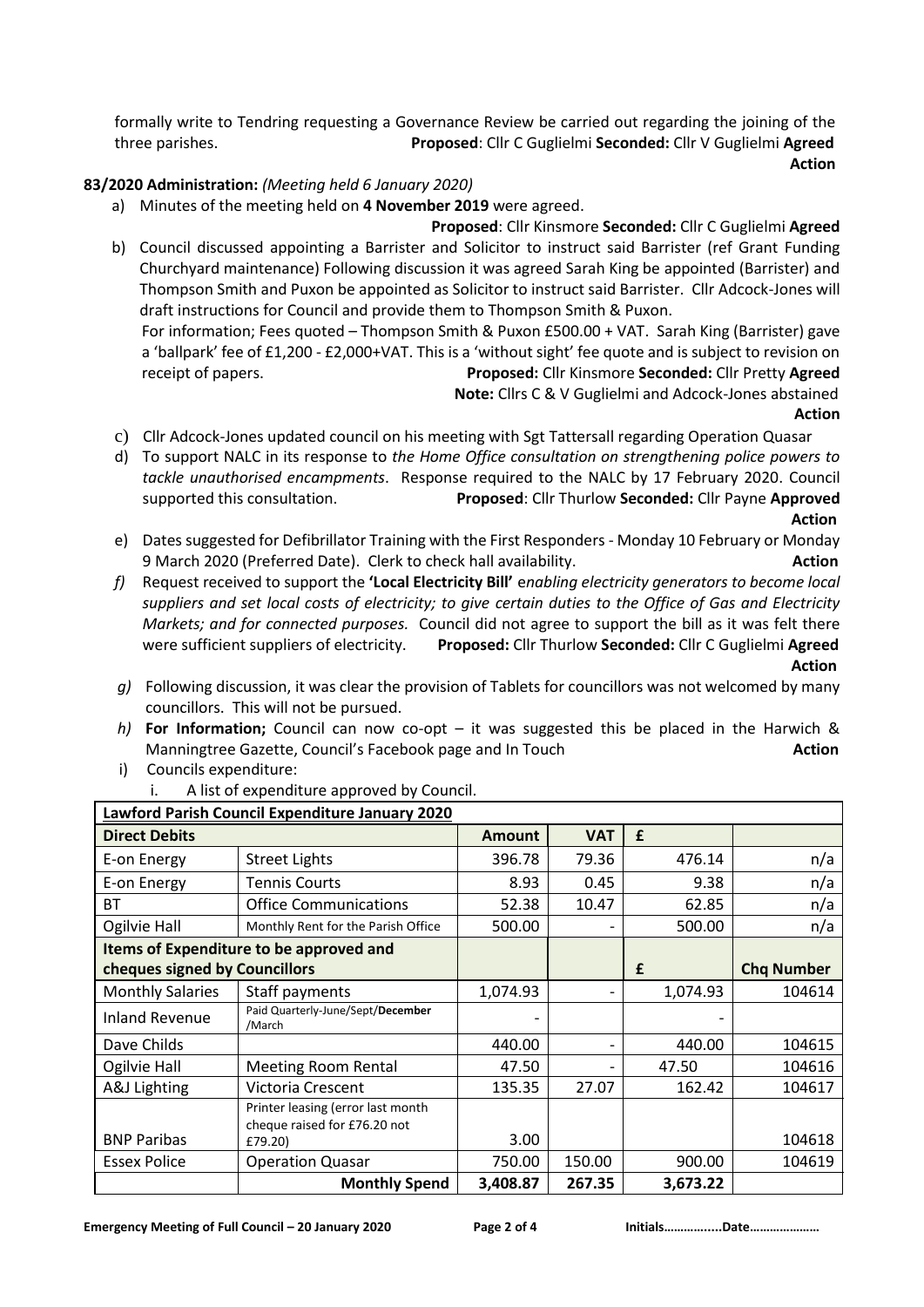# **Proposed**: Cllr C Guglielmi **Seconded:** Cllr Pretty **Agreed** Clerk to post cheques **Action**

**ii.** In line with audit guidelines *(approved at Full council August 2018)* Cllr Pretty verified that **invoices** and the prepared **cheques agreed and confirmed by initialling both cheque and invoice with green ink.**

## **84/2020 Planning:**

*Applications approved since the last meeting*

| 19/01609/FUL                  | Ms Emma        | Conversion of attached       | 44 Gainsborough Drive  |
|-------------------------------|----------------|------------------------------|------------------------|
| Approval - Full               | Hylton         | garage to living             | Lawford                |
| 23.12.2019 Delegated Decision |                | accommodation.               | CO11 2JU               |
| 19/01701/FUL                  | Mr and Mrs     | First floor extension and    | 1 Milton Road, Lawford |
| Approval - Full 24.12.2019    | Simon          | outbuilding.                 | CO11 2EG               |
| 19/01697/FUL                  | Mrs Denni King | Converting old storeroom at  | Manningtree Railway    |
| Application Withdrawn         |                | railway station (B8) to a    | Station, Station Road  |
| 06.01.2020 Delegated Decision |                | coffee kiosk (A1/A3).        | Lawford                |
|                               |                |                              | CO11 2LH               |
| 19/01720/FUL                  | Mr and Mrs     | Single and double rear       | 49 School Lane         |
| Approval - Full               | Crouch         | extension.                   | Lawford                |
| 06.01.2020 Delegated Decision |                |                              | CO11 2JA               |
| 19/01895/TCA                  | Miss Rixon     | 1 No. Fir - remove stem back | 90 Colchester Road     |
| Approval - Full               |                | to union. 3 No. Birches -    | Lawford                |
| 06.01.2020 Delegated Decision |                | Reduce up to 3m.             | <b>CO11 2BH</b>        |

#### **85/2020 Public Realm:** *(Meeting held 4 November 2019)*

**a)** Minutes of the meeting held on 4 November 2019 were agreed.

**Proposed**: Cllr Barrett **Seconded:** Cllr Pretty **Agreed Note:** Cllr Pretty requested that previous minutes be checked to determine the date council agreed not to pursue a VE Day activity due to being unable to get the three councils together for a preliminary meeting. **Action** 

- **b)** School Lane Car Park Cllr Thurlow updated council regarding nuisance being caused by youths driving round and round the external car park and leaving litter. A resident has agreed to lock the car park and the police have been informed and will include in their checks under Operation Quasar.
- *c)* Constable Close overgrown hedge Cllr Pretty met council's handyman onsite who has provided a quote of £550.00 to cut and clear the hedge that is overhanging the path. He also advises *the hedge has approximately 4 inches of green left and he is concerned if cut back too far the hedge will look dead and may not grow back.* **Note: see item d)**
- **d)** 15 Cotman Avenue hedging once again obstructing the footpath. This hedge has previously been cut back twice. Quote to cut back and remove rubbish £350.00. Following discussion Cllr C Guglielmi agreed to take photographs of the hedges and take to ECC for the appropriate action to be taken.

#### **Action - Cllr C Guglielmi**

- **e)** Planting of free saplings Rose are unable to use them. Where and what is planted is specified by TDC. Following discussion, it was agreed they would be planted in the hedge at School Lane as it is becoming sparse
- f) Parking Station Road layby Cllr Thurlow advised he has a meeting at LPC office on 27<sup>th</sup> January with Ian Taylor and Andy Nepean in relation to placing parking restrictions in the Station Road area as commuters continue to park inappropriately. Cllr C Guglielmi advised if approval is required from ECC he would be happy to provide this.
- **g) For information;** Swift Boxes, both Cllr McClarnon and the original contact at RSPB has left. Manningtree Clerk will advise further. Clerk was requested to ask Manningtree's Clerk what is happening with this project. **Action**